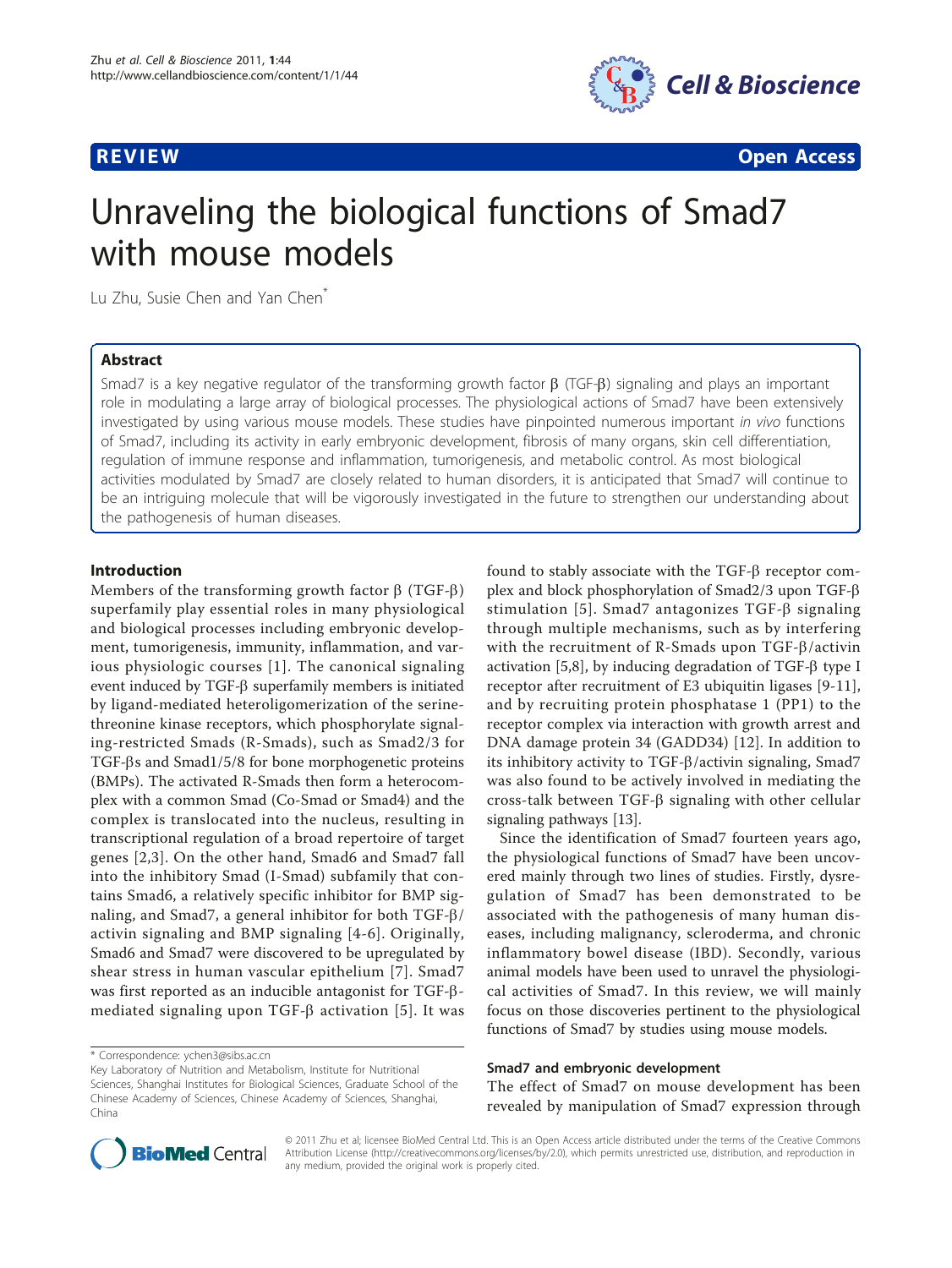transgenic overexpression, virus-mediated transfection and genetic deletion by knockout technology. Overexpression of Smad7 in mouse zygotes inhibits embryonic development beyond the 2-cell stage [[14\]](#page-4-0). Adenovirusinduced overexpression of Smad7 into embryonic mouse lungs in culture prevents TGF-b-mediated inhibition of both lung branching morphogenesis and epithelial cell differentiation, indicative of potential activity of Smad7 in lung development [\[15](#page-4-0)]. Transgenic overexpression of Smad7 in the mouse skin disrupts hair follicle morphogenesis and induces premature sebaceous gland development by antagonizing  $Wnt/\beta$ -catenin signaling [[16\]](#page-4-0). It was also reported that Smad7 inhibits chondrocyte differentiation possibly by down-regulating BMP-activated p38 mitogen-activated protein kinase (MAPK) pathways [[17\]](#page-4-0). Furthermore, neural crest-restricted Smad7 overexpression leads to defects in craniofacial and cardiovascular development [\[18](#page-4-0)]. Collectively, while these overexpression-based studies may indicate that Smad7 has a function in early development, none of these studies could provide a definitive answer about the bona fide activity of Smad7 during early development.

Currently, there are two reported mouse models with embryonic deletion of Smad7 [[19](#page-4-0),[20](#page-4-0)]. A hypomorphic Smad7 mouse model was generated by Li et al. [[19\]](#page-4-0), in which the exon 1 region of the Smad7 gene was deleted. These mutant mice appeared to have normal phenotypes, except for minor alterations in B-cell responses [[19](#page-4-0)], likely due to the observation that the Smad7 protein deleted of the Mad-homology 1 (MH1) domain encoded by exon 1 retains the inhibitory activity on TGF- $\beta$  signaling [[21\]](#page-4-0). The second Smad7 knockout model was generated by deletion of exon 4 that encodes MH2 domain of Smad7 protein and such deletion completely abolished the inhibitory activity of Smad7 on TGF- $\beta$  signaling [[20](#page-4-0)]. The majority of the Smad7 mutant mice with exon 4 deletion died in utero with multiple developmental defects in the heart, including ventricular septal defect (VSD) and noncompaction of myocardium [[20\]](#page-4-0). Only a small percentage of these Smad7-deficient mice could survive to adulthood, accompanied by a severe decline of cardiac functions and arrhythmia [[20\]](#page-4-0). Therefore, it appears that the major effect of Smad7 on embryonic development is restricted to the cardiovascular system, especially the tissues originated from the endocardial cushion, as Smad7 was found to be highly expressed in the cushion region [[22\]](#page-4-0).

# Smad7 and fibrosis

 $TGF-\beta$  has long been considered to be a master mediator of fibrosis in many organs including the lung, kidney, pancreas, eyes, and liver. The established understanding of fibrogenesis by TGF- $\beta$  signaling is initiated by the activation of Smad-mediated pathway upon ligand binding, followed by myofibroblast transformation and stimulation of the synthesis of extracellular matrix (ECM) proteins [[23](#page-4-0)]. Various fibrogenic factors have been demonstrated to participate in these processes, including type I collagen, fibronectin, laminin, and matrix metalloproteinases (MMPs). As the critical negative modulator of TGF-β signaling, Smad7 has been proposed to play a pivotal role in the protection against TGF-b-induced fibrosis [\[24,25\]](#page-4-0).

In the mice, overexpression of Smad7 was first reported to prevent bleomycin-induced lung fibrosis in an adenovirus-mediated gene transfer model [[26\]](#page-4-0), suggesting that Smad7 may have applicability in the treatment of pulmonary fibrosis. During the development of unilateral ureteral obstruction (UUO) of kidneys in mice, a model of progressive tubulointerstitial fibrosis, the protein level of Smad7 was found to be progressively reduced [[27\]](#page-5-0). Interestingly, the reduction of Smad7 in UUO kidneys was found to be caused by an increase in E3 ubiquitin ligase and accelerated degradation of Smad7 protein [\[27\]](#page-5-0). Consistently, deletion of Smad7 in the mice was found to promote renal fibrosis in UUO kidneys [[28\]](#page-5-0). In addition to its effect on renal fibrosis, Smad7 has been shown to play a protective role in fibrosis in other organs. Pancreatic fibrosis is the hallmark of chronic pancreatitis, currently an incurable disease. Smad7 also possesses a protective effect on cerulein-induced pancreatic fibrosis as revealed by overexpression of Smad7 in the pancreas using an elastase promoter [[29](#page-5-0)]. Furthermore, it was found that Smad7 overexpression could protect retinal pigment fibrosis in a proliferative vitreoretinopathy mouse model [\[30\]](#page-5-0).

Fibrosis has also long been considered a leading cause of liver diseases following chronic liver injury. The final common pathway of liver fibrosis is cirrhosis, characterized by accumulation of fibrillar interstitial collagens type I and III, liver failure, and portal hypertension. Dysregulated  $TGF-\beta$  signaling is implicated in chronic liver diseases [[31\]](#page-5-0). In the mice, either overexpression or down-regulation of Smad7 in the liver has been used to investigate the effect of Smad7 on liver fibrosis. Ablation of TGF- $\beta$  signaling by overexpression of Smad7 specifically in hepatocytes is sufficient to blunt the fibrogenic response after tetrachloride  $(CCl<sub>4</sub>)$  challenge and attenuate liver damage [\[32](#page-5-0)]. On the other hand, reduction of Smad7 expression could accelerate  $\text{CCl}_4$ -induced liver damage and fibrogenesis [[33](#page-5-0)]. Collectively, these studies have corroborated the protective function of Smad7 in attenuating TGF-b-mediated fibrosis in multiple organs.

# Smad7 in immune response and inflammation

As TGF- $\beta$  is a critical regulator in immune and inflammation responses [[34](#page-5-0),[35\]](#page-5-0), the potential function of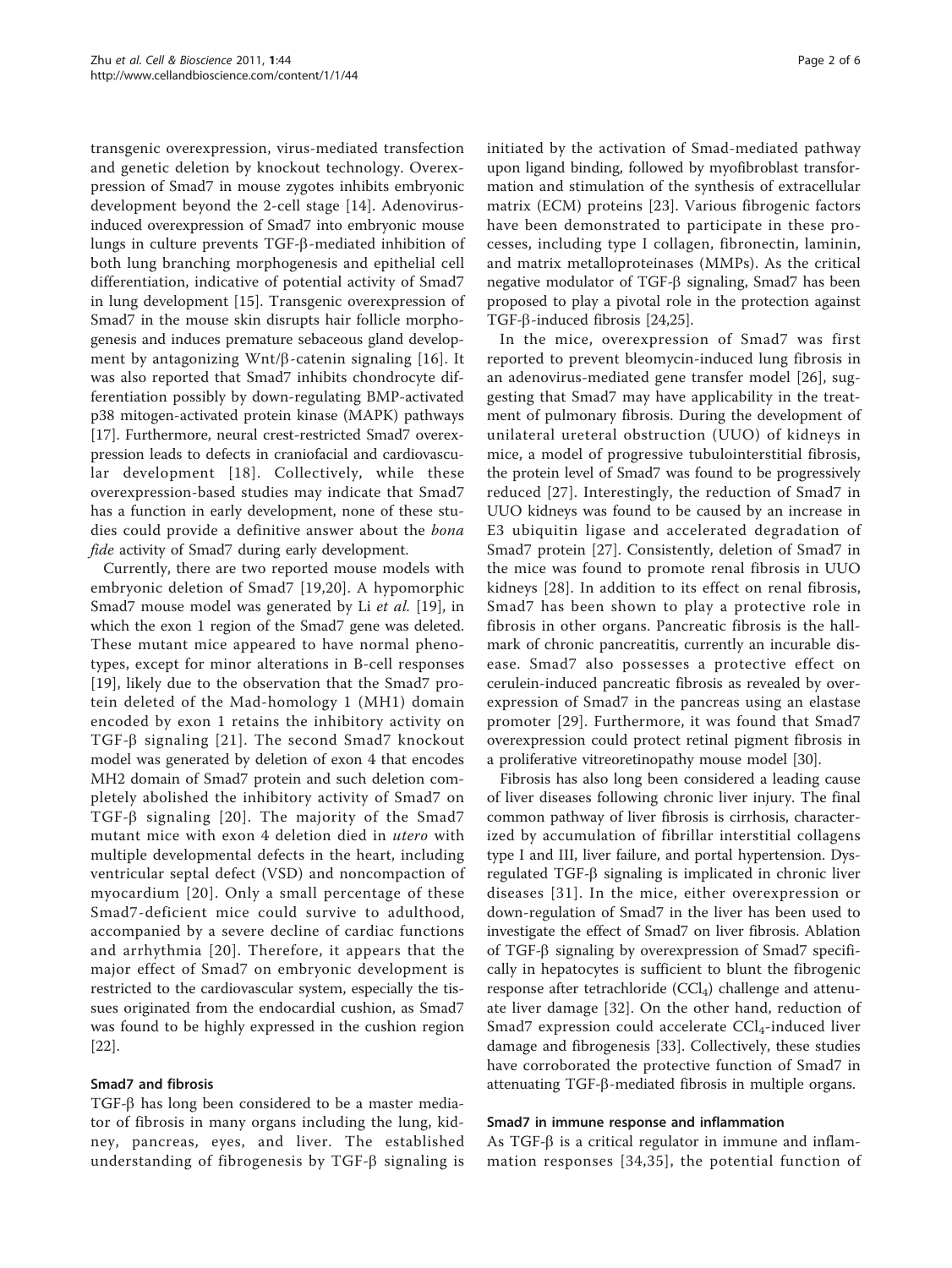Smad7 in immune response and inflammation has been extensively investigated. Whether Smad7 acts as an antiinflammatory factor or as a pro-inflammatory factor varies with the context of the stimulating agent, microenvironment, tissue type, and disease model.

Smad7 has been found to possess a strong anti-inflammatory effect in various studies. Smad7 is able to suppress tumor necrosis factor  $\alpha$  (TNF $\alpha$ ) signaling pathway through association with TGF-b-activated kinase binding proteins (TAB2/TAB3) [[36\]](#page-5-0). Consistently, transgenic expression of Smad7 in the mouse skin is able to reduce inflammatory response and nuclear factor  $\kappa$ B (NF $\kappa$ B) activation [[36](#page-5-0)]. In agreement with such finding, overexpression of Smad7 in the kidney could attenuate both renal fibrosis and inflammation in a mouse model of autoimmune crescentic glomerulonephritis [[37\]](#page-5-0). Smad7 deficient mice developed more severe diabetic kidney injury, characterized by a significant increase in microalbuminuria, renal fibrosis and inflammation [\[38\]](#page-5-0). Consistently, specific deletion of Smad7 in the mouse liver enhanced inflammatory response upon alcohol administration [\[39](#page-5-0)].

On the other hand, Smad7 was also found to have a pro-inflammatory effect. Overexpression of Smad7 in mature T cells enhances antigen-induced airway inflammation and airway reactivity [\[40\]](#page-5-0). Engineered CD4+ T cells with high expression of Smad7 have accelerated T cell proliferation and activation, resulting in severe colitis in the mouse [[41\]](#page-5-0). Administration of Smad7 antisense oligonucleotide leads to prevention or reversal of inflammation in a colitis mice model induced by either trinitrobenzene sulfonic acid (TNBS) or oxazolone [\[42](#page-5-0)], consistent with the clinical findings that the  $TGF- $\beta$  sig$ naling is impaired by elevated Smad7 expression in inflammatory bowel disease (IBD) in humans [[43](#page-5-0)]. In addition, systemic administration of Smad7 antisense oligonucleotide was able to suppress inflammation in an experimental autoimmune encephalomyelitis (EAE) mouse model [[44\]](#page-5-0). Consistently, transgenic overexpression of Smad7 in T cells could accelerate EAE and enhance T helper 1 response that was blocked by conditional deletion of Smad7 in T cells [[45\]](#page-5-0).

# Smad7 and tumorigenesis

 $TGF- $\beta$  plays a dual role in cancer development, acting$ as a tumor suppressor in tumor initiation in an early stage but promoting tumorigenesis at a late stage by promoting epithelial-mesenchymal transition (EMT), migration, invasion and metastasis [[3\]](#page-4-0). It was found that genetic polymorphisms of Smad7 are associated with human colon cancers [[46](#page-5-0),[47](#page-5-0)]. In a chemical-induced mouse skin tumor model, Smad7 was found to be overexpressed [\[48](#page-5-0)]. These observations suggest that Smad7 might promote carcinogenesis in vivo. Indeed, such a notion was supported by utilizing various mice models with altered Smad7 expression levels. Overexpression of Smad7 in primary mouse keratinocytes could cooperate with oncogenic Ras to promote malignant conversion in a mouse model for squamous cell carcinoma [[49\]](#page-5-0). Smad7 overexpression in the pancreas was found to induce premalignant ductal lesions [[50](#page-5-0)]. Smad7 overexpression could also induce liver metastases using splenic injection of nude mice with colon adenocarcinoma (FET) cells that had overexpression of Smad7 [[51\]](#page-5-0). Furthermore, overexpression of Smad7 in mouse airway epithelium under the control of a mouse Clara cell specific 10 kDa protein (CC10) promoter could promote formation of lung cancer formation upon urethane treatment [[52](#page-5-0)]. Collectively, these studies indicate that Smad7 has a tumor-promoting function, most likely due to its inhibitory effect on the tumor suppressor activity of TGF-b.

Interestingly, Smad7 has also been reported to inhibit tumor formation and metastasis as revealed by various studies. Overexpression of Smad7 in breast cancer cells led to reduction in metastasis and improvement of survival in tumor-bearing mice [\[53\]](#page-5-0). In a human melanoma cell lines, ectopic expression of Smad7 was able to reduce tumorigenesis as analyzed by xenograft experiment in nude mice [[54](#page-5-0)]. More recently, it was found that overexpression of Smad7 in T cells was able to suppress colitis-associated tumors in the mice, accompanied by elevated expression of interferon- $\gamma$  (IFN $\gamma$ ) and accumulation of cytotoxic CD8+ and Natural Killer (NK) T cells in the tumors and peritumoral areas [[55\]](#page-5-0). These studies, therefore, have pinpointed a complex role of Smad7 in tumorigenesis.

## Smad7 in epithelium

The physiological functions of Smad7 in the skin have been demonstrated by a number of studies. Keratin K5 promoter-induced overexpression of Smad7 specifically in mouse epidermis shows multiple epithelial and developmental abnormalities at birth, exhibited as corneal defects in the eyes, aberrant hair follicle morphogenesis in the skin, epidermal hyperproliferation in the digestive tract and severe thymic atrophy [[16](#page-4-0),[56\]](#page-5-0). The epithelial hyperplasia arisen in these Smad7 transgenic mice might be contributed to increased cell proliferation and aberrant apoptosis. Another mechanistic possibility could be dysregulation of  $Wnt/\beta$ -catenin signaling, as Smad7 was revealed to antagonize  $Wnt/\beta$ -catenin signaling by accelerating  $\beta$ -catenin degradation such that skin differentiation was shifted from forming hair follicles to sebaceous glands [[16](#page-4-0)]. In addition, transgenic expression of Smad7 in the mouse skin could reduce inflammatory response and NF $\kappa$ B activation [[36](#page-5-0)]. Collectively, these studies reveal that Smad7 plays an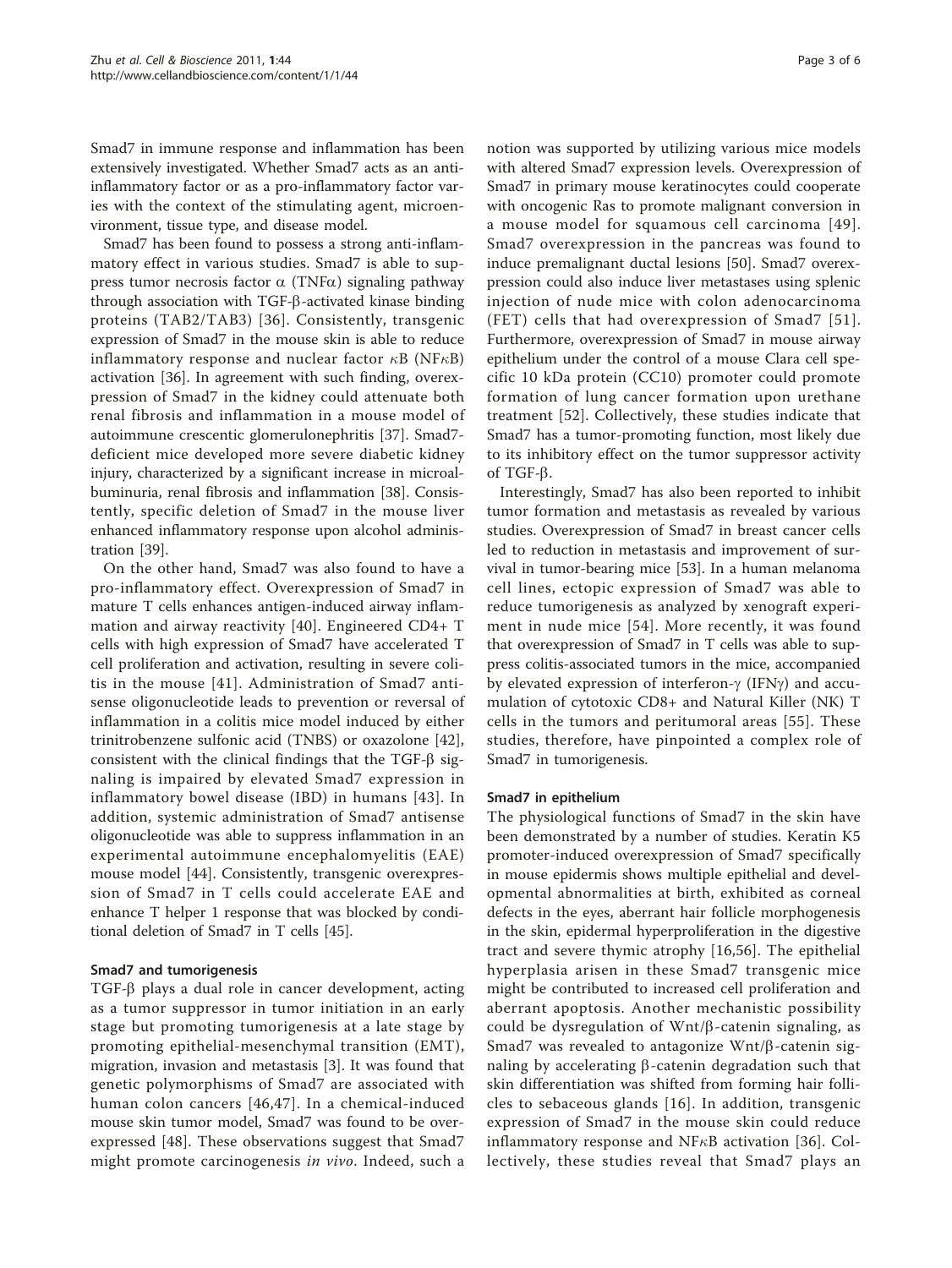<span id="page-3-0"></span>important role in the differentiation, fibrosis and inflammatory response of the epithelium.

### Smad7 in metabolism

It was recently discovered that Smad7 plays an important role in  $\beta$ -cells, the insulin secreting cells in the pancreatic islets [[57\]](#page-5-0). Conditional overexpression of Smad7 under the promoter of Pdx1, a gene that is specifically expressed in pancreatic progenitor cells as well as in adult  $\beta$  cells, could disrupt endocrine cell differentiation in embryonic stage and cause overt diabetes when Smad7 was conditionally induced in adult  $\beta$ -cells [[57](#page-5-0)]. This study indicates that  $TGF- $\beta$  signaling is critical for$ homeostasis of adult  $\beta$ -cell functions, as the reduction in insulin secretion and hyperglycemia caused by Smad7 overexpression could be rescued by restoration of TGF- $\beta$  signaling in the  $\beta$ -cells [[57\]](#page-5-0). In a streptozotocininduced diabetic mouse model, deletion of Smad7 could accelerate diabetic renal injury, likely caused by increases in TGF- $\beta$  signaling and NF- $\kappa$ B-mediated signaling pathway [[38\]](#page-5-0). Consistently, overexpression of Smad7 in diabetic rats could attenuate renal fibrosis and inflammation [[38\]](#page-5-0). Furthermore, hepatic deficiency of Smad7 in the mice accelerates alcohol-induced liver steatosis, likely caused by blunting of ethanol-induced production of alcohol dehydrogenase 1 (ADH1) and upregulation of critical genes involved in lipogenesis [[39\]](#page-5-0). Collectively, these studies indicate that Smad7 may have a functional role in metabolic control.

# Conclusions and perspectives

In the past decades, the physiological roles of Smad7 have been elucidated by using different mouse models with either overexpression or deletion of Smad7 in different tissues/organs (Table 1). These studies have pinpointed various functions of Smad7 in a large array of

Table 1 Overview of mouse studies with altered expression of Smad7

| Organ<br>(Tissue) | <b>Modification</b><br>of Smad7 | Functions or phenotypes                                                                                                                                                   | Proposed mechanisms                                                                                                         | Related disease(s)                                                          | Ref              |
|-------------------|---------------------------------|---------------------------------------------------------------------------------------------------------------------------------------------------------------------------|-----------------------------------------------------------------------------------------------------------------------------|-----------------------------------------------------------------------------|------------------|
| Zygote            |                                 | Overexpression The embryos do not develop beyond 2-cell<br>stage                                                                                                          | Inhibiting TGF- $\beta$ and BMP<br>signaling                                                                                | none                                                                        | $[14]$           |
| Lung              |                                 | Overexpression Anti-fibrosis, anti-inflammation, tumorigenic,<br>involved in lung branching morphogenesis<br>and epithelial differentiation                               | Blocking synthesis of ECM,<br>preventing NF <sub>K</sub> B activation and<br>inhibiting EMT                                 | Lung fibrosis,<br>neonatal hyperoxia,<br>allergic asthma and<br>lung cancer | [15, 26, 52]     |
| Eyes              |                                 | Overexpression Anti-fibrosis, anti-inflammation, and improving<br>healing from chemical burn injury                                                                       | Blocking EMT and accelerating<br>healing after injury                                                                       | Retinal pigment<br>fibrosis                                                 | [30, 58, 59]     |
| Skin              |                                 | Overexpression Shifting skin differentiation from hair follicles<br>to sebaceous glands, accelerating squamous<br>cell carcinogenesis, tumorigenic, anti-<br>inflammation | Suppressing Wnt/B-catenin<br>signaling, inducing EGF-like<br>growth factors expression,<br>blocking NF $\kappa$ B signaling | Scleroderma, skin<br>cancer, inflammation                                   | [16,36,49,56]    |
| Liver             | Knockout                        | Overexpression Anti-fibrosis, anti-inflammation, inhibiting EMT<br>and apoptosis, reducing alcoholic liver injury                                                         | Blocking ECM production, anti-<br>oxidative stress, activating<br>ADH1, suppressing alcoholic<br>steatosis                  | Liver fibrosis, cirrhosis, [32,33,39]<br>alcoholic fatty liver              |                  |
| Pancreas          |                                 | Overexpression Abolishing $\beta$ -cell differentiation in embryo,<br>inhibiting insulin secretion in adults, anti-<br>fibrosis, inducing early tumorigenesis             | Inhibiting TGF- $\beta$ signaling, pro-<br>proliferative                                                                    | Pancreatic fibrosis,<br>pancreatitis,<br>pancreatic cancer,<br>diabetes     | [29,50,57]       |
| Kidney            | Knockout                        | Overexpression Anti-fibrosis, anti-inflammation, protecting<br>against diabetic injury                                                                                    | Reducing ECM accumulation,<br>blocking NF $\kappa$ B signaling                                                              | Nephritis, kidney<br>fibrosis, diabetic<br>kidney injury                    | [27, 28, 37, 38] |
| Colon             | Knockdown                       | Overexpression Enhancing inflammatory reaction, increasing<br>cancer metastasis                                                                                           | CD4+ T cell overactivation and<br>resistance to regulatory T cell,<br>reduced growth inhibition and<br>apoptosis            | IBD, colitis, colorectal<br>cancer                                          | [42,51]          |
| <b>CNS</b>        | Knockdown                       | Overexpression Pro-inflammatory, craniofacial and cardiac<br>defects                                                                                                      | Promoting T cell activation,<br>blocking Wnt, BMP and TGF- $\beta$<br>signaling                                             | Autoimmune<br>encephalomyelitis,<br>craniofacial defects                    | [18,44]          |
| Immune<br>cells   | Overexpression<br>Knockout      | Involved in proliferation of T cell and B cell<br>response to antigen stimulation, pro-<br>inflammatory, tumor suppression                                                | Involved in immune cell<br>maturation, proliferation and<br>activation                                                      | Allergic asthma,<br>autoimmune disorder,<br>colitis, colon cancer           | [19,40,41,45,55] |
| Bone              |                                 | Overexpression Inhibiting chondrocyte differentiation                                                                                                                     | Down-regulating p38 MAPK<br>pathway                                                                                         | Joint disease and<br>repair                                                 | $[17]$           |
| Systemic          | Knockout                        | Important for early heart development and B<br>cell function                                                                                                              | Apoptosis, inhibiting TGF-B<br>signaling                                                                                    | Congenital heart<br>defects                                                 | [19,20]          |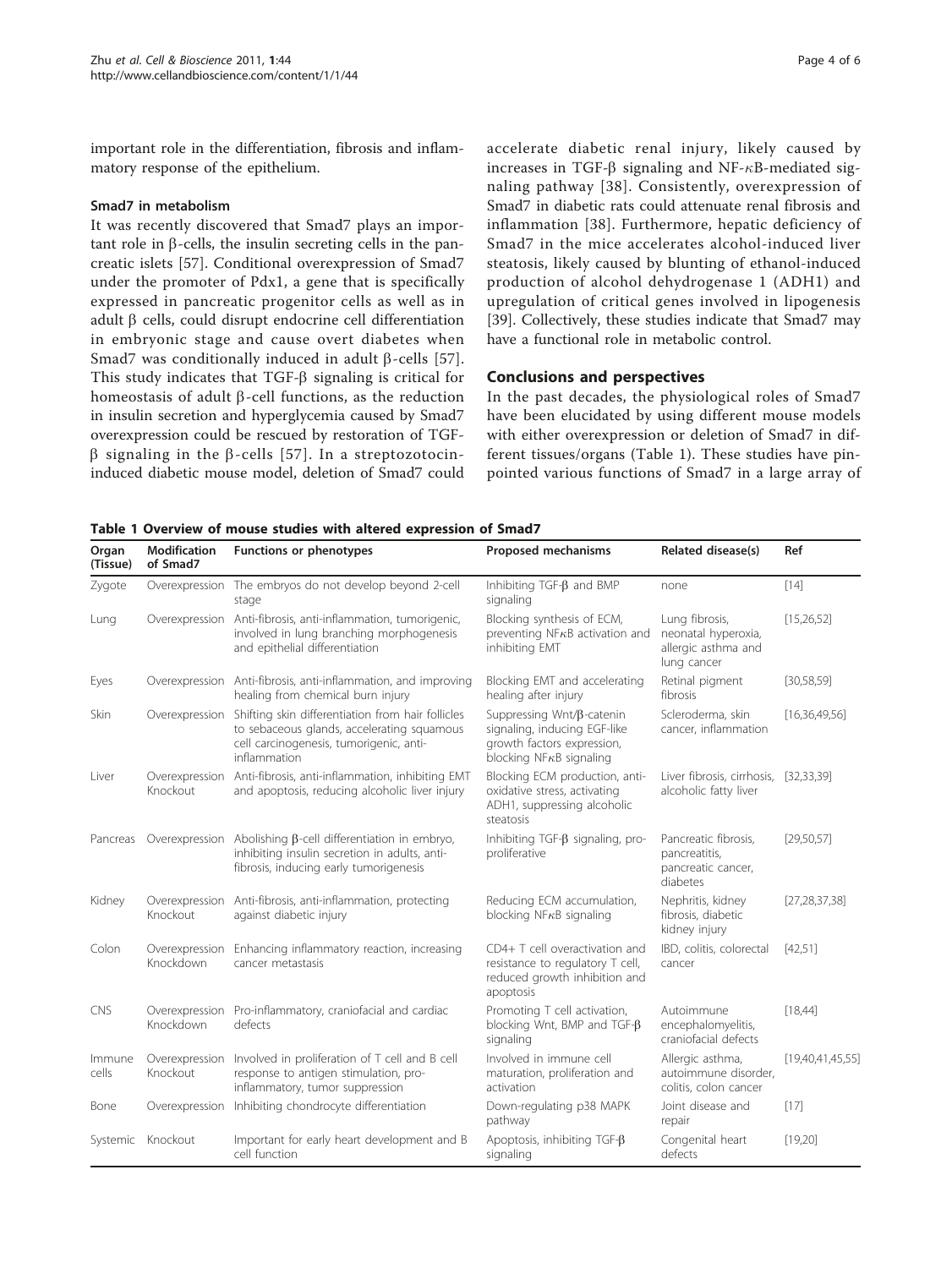<span id="page-4-0"></span>biological processes including early embryonic development, fibrosis of many organs, skin cell differentiation, regulation of immune response and inflammation, tumorigenesis, and metabolic control (Table [1](#page-3-0)). A few conclusions could be drawn based on these in vivo studies. Firstly, it appears that a balanced expression level of Smad7 is necessary for maintaining homeostasis during embryonic development and for proper functionality of many organs. For example, dysregulated Smad7 expression may cause severe developmental defects in cardiovascular morphogenesis, lung branching, hair follicle morphogenesis, and eye development. Secondly, the major convincing evidence in terms of using overexpression of Smad7 as a potential therapy is the protective roles of Smad7 on fibrotic damage through blocking TGF-b-induced ECM production. Thirdly, the roles of Smad7 in the regulation of immune response and inflammation vary depending on the type of tissues/cells and the nature of inflammatory stimuli. Fourthly, the function of Smad7 on tumorigenesis is complex, dependent on the tumor type and model system used in the study. Whether Smad7 has a definitive role in tumor progression and metastasis awaits application of more sophisticated mouse models focused on analyzing latestage tumor development. Finally, it is noteworthy that Smad7 may have other important physiological functions yet to be discovered, such as its roles in different facets of metabolic control. With the advances of cutting-edge technology, it is anticipated that Smad7 will continue to be an intriguing molecule that will be vigorously investigated in the future, especially considering its close relevance to human diseases.

#### Acknowledgements

This work was supported by research grants from National Natural Science Foundation of China (30830037 and 81021002) to YC.

#### Authors' contributions

LZ, SC and YC wrote the paper. All authors read and approved the final manuscript.

#### Authors information

Susie Chen was a summer student from University of Washington at Seattle.

#### Competing interests

None of the authors had any financial and personal relationships with other people or organisations that could inappropriately influence (bias) their work.

#### Received: 9 October 2011 Accepted: 28 December 2011 Published: 28 December 2011

#### References

- Massague J: [TGF-beta signal transduction.](http://www.ncbi.nlm.nih.gov/pubmed/9759503?dopt=Abstract) Annu Rev Biochem 1998, 67:753-791.
- 2. Shi Y, Massague J: [Mechanisms of TGF-beta signaling from cell](http://www.ncbi.nlm.nih.gov/pubmed/12809600?dopt=Abstract) [membrane to the nucleus.](http://www.ncbi.nlm.nih.gov/pubmed/12809600?dopt=Abstract) Cell 2003, 113:685-700.
- 3. Massague J: [TGFbeta in Cancer.](http://www.ncbi.nlm.nih.gov/pubmed/18662538?dopt=Abstract) Cell 2008, 134:215-230.
- 4. Imamura T, Takase M, Nishihara A, Oeda E, Hanai J, Kawabata M, Miyazono K: [Smad6 inhibits signalling by the TGF-beta superfamily.](http://www.ncbi.nlm.nih.gov/pubmed/9335505?dopt=Abstract) Nature 1997, 389:622-626.
- 5. Nakao A, Afrakhte M, Moren A, Nakayama T, Christian JL, Heuchel R, Itoh S, Kawabata M, Heldin NE, Heldin CH, ten Dijke P: [Identification of Smad7, a](http://www.ncbi.nlm.nih.gov/pubmed/9335507?dopt=Abstract) [TGFbeta-inducible antagonist of TGF-beta signalling.](http://www.ncbi.nlm.nih.gov/pubmed/9335507?dopt=Abstract) Nature 1997, 389:631-635.
- 6. Casellas R, Brivanlou AH: [Xenopus Smad7 inhibits both the activin and](http://www.ncbi.nlm.nih.gov/pubmed/9640328?dopt=Abstract) [BMP pathways and acts as a neural inducer.](http://www.ncbi.nlm.nih.gov/pubmed/9640328?dopt=Abstract) Dev Biol 1998, 198:1-12.
- 7. Hayashi H, Abdollah S, Qiu Y, Cai J, Xu YY, Grinnell BW, Richardson MA, Topper JN, Gimbrone MA, Wrana JL, Falb D: [The MAD-related protein](http://www.ncbi.nlm.nih.gov/pubmed/9215638?dopt=Abstract) [Smad7 associates with the TGFbeta receptor and functions as an](http://www.ncbi.nlm.nih.gov/pubmed/9215638?dopt=Abstract) [antagonist of TGFbeta signaling.](http://www.ncbi.nlm.nih.gov/pubmed/9215638?dopt=Abstract) Cell 1997, 89:1165-1173.
- Lebrun JJ, Takabe K, Chen Y, Vale W: Roles of pathway-specific and inhibitory Smads in activin receptor signaling. Mol Endo 1999, 13:15-23.
- Kavsak P, Rasmussen RK, Causing CG, Bonni S, Zhu H, Thomsen GH, Wrana JL: [Smad7 binds to Smurf2 to form an E3 ubiquitin ligase that](http://www.ncbi.nlm.nih.gov/pubmed/11163210?dopt=Abstract) [targets the TGF beta receptor for degradation.](http://www.ncbi.nlm.nih.gov/pubmed/11163210?dopt=Abstract) Mol Cell 2000, 6:1365-1375.
- 10. Ebisawa T, Fukuchi M, Murakami G, Chiba T, Tanaka K, Imamura T, Miyazono K: [Smurf1 interacts with transforming growth factor-beta type](http://www.ncbi.nlm.nih.gov/pubmed/11278251?dopt=Abstract) [I receptor through Smad7 and induces receptor degradation.](http://www.ncbi.nlm.nih.gov/pubmed/11278251?dopt=Abstract) J Biol Chem 2001, 276:12477-12480.
- 11. Suzuki C, Murakami G, Fukuchi M, Shimanuki T, Shikauchi Y, Imamura T, Miyazono K: [Smurf1 regulates the inhibitory activity of Smad7 by targeting](http://www.ncbi.nlm.nih.gov/pubmed/12151385?dopt=Abstract) [Smad7 to the plasma membrane.](http://www.ncbi.nlm.nih.gov/pubmed/12151385?dopt=Abstract) J Biol Chem 2002, 277:39919-39925.
- 12. Shi W, Sun C, He B, Xiong W, Shi X, Yao D, Cao X: [GADD34-PP1c recruited](http://www.ncbi.nlm.nih.gov/pubmed/14718519?dopt=Abstract) [by Smad7 dephosphorylates TGFbeta type I receptor.](http://www.ncbi.nlm.nih.gov/pubmed/14718519?dopt=Abstract) J Cell Biol 2004, 164:291-300.
- 13. Yan X, Chen YG: [Smad7: not only a regulator, but also a cross-talk](http://www.ncbi.nlm.nih.gov/pubmed/21269274?dopt=Abstract) [mediator of TGF-beta signalling.](http://www.ncbi.nlm.nih.gov/pubmed/21269274?dopt=Abstract) Biochem J 2011, 434:1-10.
- 14. Zwijsen A, van Rooijen MA, Goumans MJ, Dewulf N, Bosman EA, ten Dijke P, Mummery CL, Huylebroeck D: [Expression of the inhibitory Smad7](http://www.ncbi.nlm.nih.gov/pubmed/10906784?dopt=Abstract) [in early mouse development and upregulation during embryonic](http://www.ncbi.nlm.nih.gov/pubmed/10906784?dopt=Abstract) [vasculogenesis.](http://www.ncbi.nlm.nih.gov/pubmed/10906784?dopt=Abstract) Dev Dyn 2000, 218:663-670.
- 15. Zhao J, Shi W, Chen H, Warburton D: [Smad7 and Smad6 differentially](http://www.ncbi.nlm.nih.gov/pubmed/10801843?dopt=Abstract) [modulate transforming growth factor beta -induced inhibition of](http://www.ncbi.nlm.nih.gov/pubmed/10801843?dopt=Abstract) [embryonic lung morphogenesis.](http://www.ncbi.nlm.nih.gov/pubmed/10801843?dopt=Abstract) J Biol Chem 2000, 275:23992-23997.
- 16. Han G, Li AG, Liang YY, Owens P, He W, Lu S, Yoshimatsu Y, Wang D, Ten Dijke P, Lin X, Wang XJ: [Smad7-induced beta-catenin degradation alters](http://www.ncbi.nlm.nih.gov/pubmed/16950122?dopt=Abstract) [epidermal appendage development.](http://www.ncbi.nlm.nih.gov/pubmed/16950122?dopt=Abstract) Dev Cell 2006, 11:301-312.
- 17. Iwai T, Murai J, Yoshikawa H, Tsumaki N: [Smad7 Inhibits chondrocyte](http://www.ncbi.nlm.nih.gov/pubmed/18644788?dopt=Abstract) [differentiation at multiple steps during endochondral bone formation](http://www.ncbi.nlm.nih.gov/pubmed/18644788?dopt=Abstract) [and down-regulates p38 MAPK pathways.](http://www.ncbi.nlm.nih.gov/pubmed/18644788?dopt=Abstract) J Biol Chem 2008, 283:27154-27164.
- 18. Tang S, Snider P, Firulli AB, Conway SJ: [Trigenic neural crest-restricted](http://www.ncbi.nlm.nih.gov/pubmed/20457144?dopt=Abstract) [Smad7 over-expression results in congenital craniofacial and](http://www.ncbi.nlm.nih.gov/pubmed/20457144?dopt=Abstract) [cardiovascular defects.](http://www.ncbi.nlm.nih.gov/pubmed/20457144?dopt=Abstract) Dev Biol 2010, 344:233-247.
- 19. Li R, Rosendahl A, Brodin G, Cheng AM, Ahgren A, Sundquist C, Kulkarni S, Pawson T, Heldin CH, Heuchel RL: [Deletion of exon I of SMAD7 in mice](http://www.ncbi.nlm.nih.gov/pubmed/16709837?dopt=Abstract) [results in altered B cell responses.](http://www.ncbi.nlm.nih.gov/pubmed/16709837?dopt=Abstract) J Immunol 2006, 176:6777-6784.
- 20. Chen Q, Chen H, Zheng D, Kuang C, Fang H, Zou B, Zhu W, Bu G, Jin T, Wang Z, et al: [Smad7 is required for the development and function of](http://www.ncbi.nlm.nih.gov/pubmed/18952608?dopt=Abstract) [the heart.](http://www.ncbi.nlm.nih.gov/pubmed/18952608?dopt=Abstract) J Biol Chem 2009, 284:292-300.
- 21. Mochizuki T, Miyazaki H, Hara T, Furuya T, Imamura T, Watabe T, Miyazono K: [Roles for the MH2 domain of Smad7 in the specific](http://www.ncbi.nlm.nih.gov/pubmed/15148321?dopt=Abstract) [inhibition of transforming growth factor-beta superfamily signaling.](http://www.ncbi.nlm.nih.gov/pubmed/15148321?dopt=Abstract) J Biol Chem 2004, 279:31568-31574.
- 22. Liu X, Chen Q, Kuang C, Zhang M, Ruan Y, Xu ZC, Wang Z, Chen Y: [A 4.3](http://www.ncbi.nlm.nih.gov/pubmed/17306381?dopt=Abstract) [kb Smad7 promoter is able to specify gene expression during mouse](http://www.ncbi.nlm.nih.gov/pubmed/17306381?dopt=Abstract) [development.](http://www.ncbi.nlm.nih.gov/pubmed/17306381?dopt=Abstract) Biochim Biophys Acta 2007, 1769:149-152.
- 23. Wynn TA: [Common and unique mechanisms regulate fibrosis in various](http://www.ncbi.nlm.nih.gov/pubmed/17332879?dopt=Abstract) [fibroproliferative diseases.](http://www.ncbi.nlm.nih.gov/pubmed/17332879?dopt=Abstract) J Clin Invest 2007, 117:524-529.
- 24. Dooley S, Hamzavi J, Breitkopf K, Wiercinska E, Said HM, Lorenzen J, Ten Dijke P, Gressner AM: [Smad7 prevents activation of hepatic stellate cells](http://www.ncbi.nlm.nih.gov/pubmed/12851882?dopt=Abstract) [and liver fibrosis in rats.](http://www.ncbi.nlm.nih.gov/pubmed/12851882?dopt=Abstract) Gastroenterology 2003, 125:178-191.
- 25. Wang W, Koka V, Lan HY: [Transforming growth factor-beta and Smad](http://www.ncbi.nlm.nih.gov/pubmed/15705182?dopt=Abstract) [signalling in kidney diseases.](http://www.ncbi.nlm.nih.gov/pubmed/15705182?dopt=Abstract) Nephrology 2005, 10:48-56.
- 26. Nakao A, Fujii M, Matsumura R, Kumano K, Saito Y, Miyazono K, Iwamoto I: [Transient gene transfer and expression of Smad7 prevents bleomycin](http://www.ncbi.nlm.nih.gov/pubmed/10393693?dopt=Abstract)[induced lung fibrosis in mice.](http://www.ncbi.nlm.nih.gov/pubmed/10393693?dopt=Abstract) J Clin Invest 1999, 104:5-11.